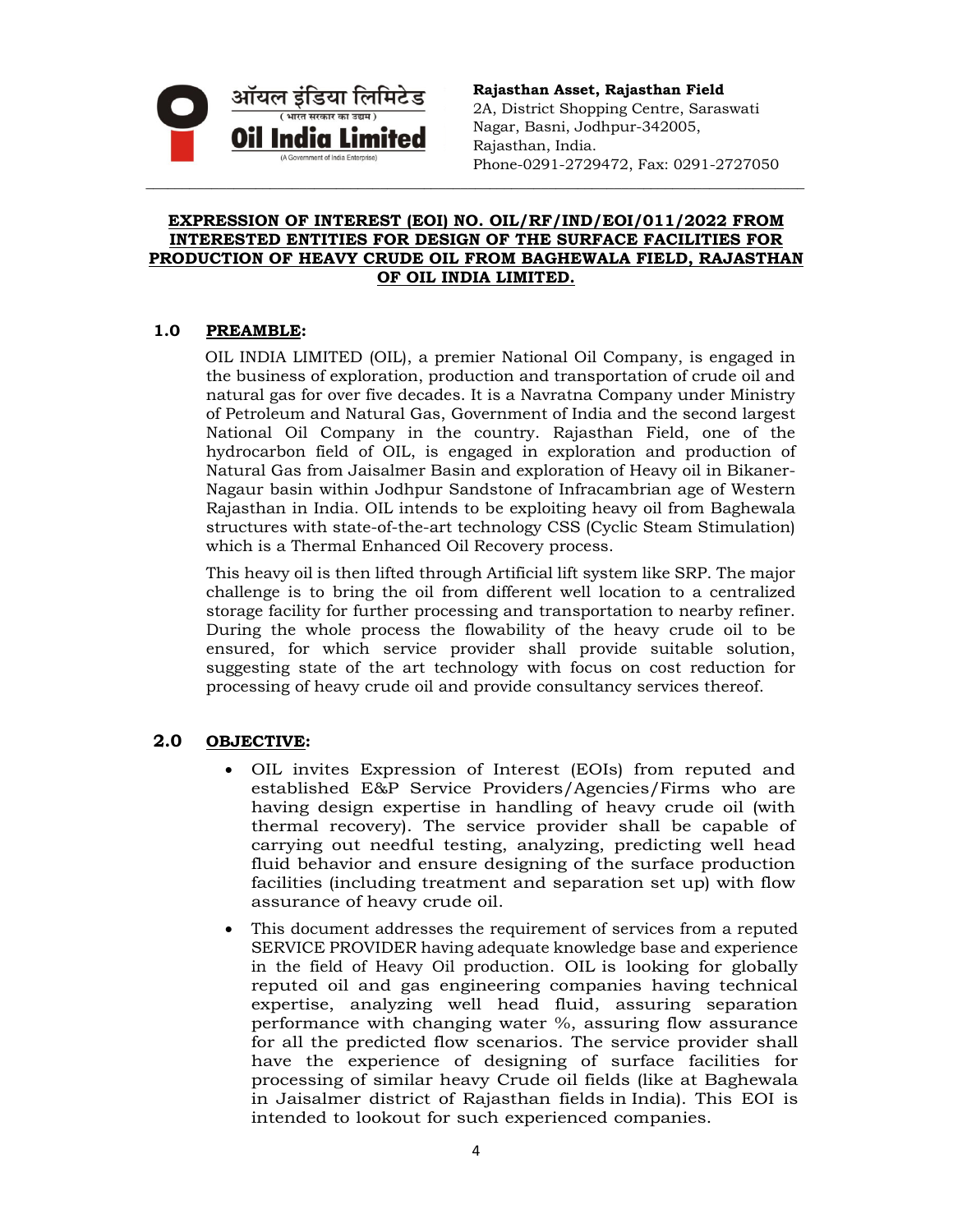- **Service provider's capabilities:** Interested companies to demonstrate their capabilities in providing such services required for establishing the design of **Surface Facility for Heavy Oil Production and flow assurance from Baghewala fields of OIL, Rajasthan Fields.**
- **Duration of service**: The service will be required in phases. Initially in Phase I, the work involves a conceptual design involving laboratory trial and finalizing a proven scheme. The study phase to include Technical laboratory study using actual well head fluid, emulsion prediction and management by chemical injection, selection and suggesting the best available technology & equipment based on the lab inputs and industrially proven practice. Subsequently in phase II, a design basis and a scope of work for EPC contractor to be developed. The designing the surface facilities with focus on the cost reduction and fuel-efficient system will need to be developed. The service provider will also be involved the bid evaluation and technical recommendation for selection of EPC contractor. The total time spend for these two phases will be within Nine (09) months.

On completion of Phase II and after selection of EPC contractor, the service provider will assume role of PMC (project management consultants) as Phase III activity. During this phase PMC will manage detailed design, procurement monitoring, construction, project control management activities till commissioning and handover.

# **3.0 LOCATION OF THE AREA**

The project site at Baghewala oilfield is nearly 250 KM from Jodhpur, Rajasthan. Nearest railway station is Phalodi which is about 100 KM by road from the project site. Nearest airport Jodhpur which is about 250 KM from the site.

| Components                             | International System (SI)                                                  |  |
|----------------------------------------|----------------------------------------------------------------------------|--|
| Ambient Temperature (Max. /  <br>Min.) | $50 / -1$ Deg C                                                            |  |
| Humidity (Max.)                        | $40 - 60%$                                                                 |  |
| Average Rainfall                       | $25 \text{ mm/year}$                                                       |  |
| Wind velocity (Max.)                   | 128 KM/Hr.                                                                 |  |
| Frequency of Sandstorm                 | March to<br>September<br>and<br>occasional during the remaining<br>period. |  |

#### **ENVIRONMENTAL CONDITIONS:**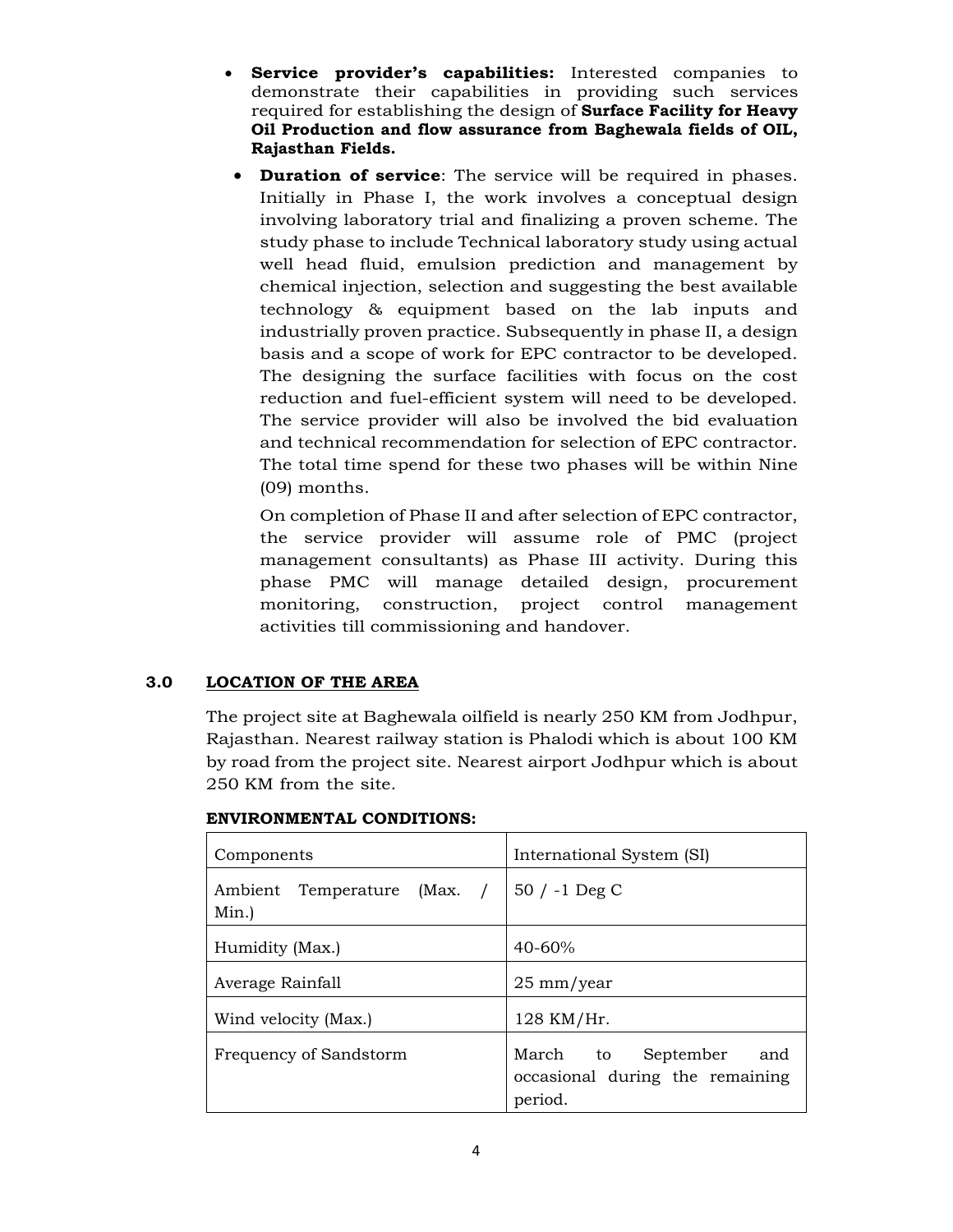| Seismic Zone       | III, Moderate                                                               |
|--------------------|-----------------------------------------------------------------------------|
| Weather            | Four distinct seasons - Pre<br>monsoon, monsoon, post-monsoon<br>and Winter |
| Topography of Site | Part of Thar Desert                                                         |

#### **RESERVOIR/ROCK MATRIX/PETROPHYSICAL CHARACTERISTICS:**

| Description                       | Parameters                    | Value                                                                                                       |
|-----------------------------------|-------------------------------|-------------------------------------------------------------------------------------------------------------|
| Reservoir<br>Parameters           | Reservoir Depth               | $1050 - 1300$ m                                                                                             |
|                                   | Pay Thickness                 | $5 - 23$ m                                                                                                  |
|                                   | <b>Bottom Hole Pressure</b>   | 1600 psi @ 1100m at BGW<br>structure and 1044 psi $\omega$<br>1190m<br>neighboring<br>in<br>Punam Structure |
|                                   | Hole<br>Bottom<br>Temperature | $50C - 52C$                                                                                                 |
| Rock Matrix<br>Characteristics    | Porosity                      | $18 - 20%$                                                                                                  |
|                                   | Permeability                  | Less than 1000 MD                                                                                           |
| Petro-physical<br>Characteristics | Deg API                       | $14 - 18$                                                                                                   |
|                                   | Pour Point(°C)                | $21 - 27$ deg                                                                                               |
|                                   | Sp. Gravity                   | $0.9679 - 0.9229$                                                                                           |
|                                   | Viscosity (cp)                | Approx. 13000 cp at 50 deg<br>$\mathcal{C}$                                                                 |
| Crude<br>Characteristics          | Resin:                        | 12.5 %                                                                                                      |
|                                   | Asphaltenes                   | $7.25 \%$ ;                                                                                                 |
|                                   | Paraffin                      | 17.5%                                                                                                       |
| specific<br>Gas<br>Gravity        |                               | Nil                                                                                                         |
| Water cut                         |                               | Almost Nil                                                                                                  |

# **4.0 BROAD SCOPE OF WORK**:

The scope of work/services includes but not limited to the following:

For Phase I & II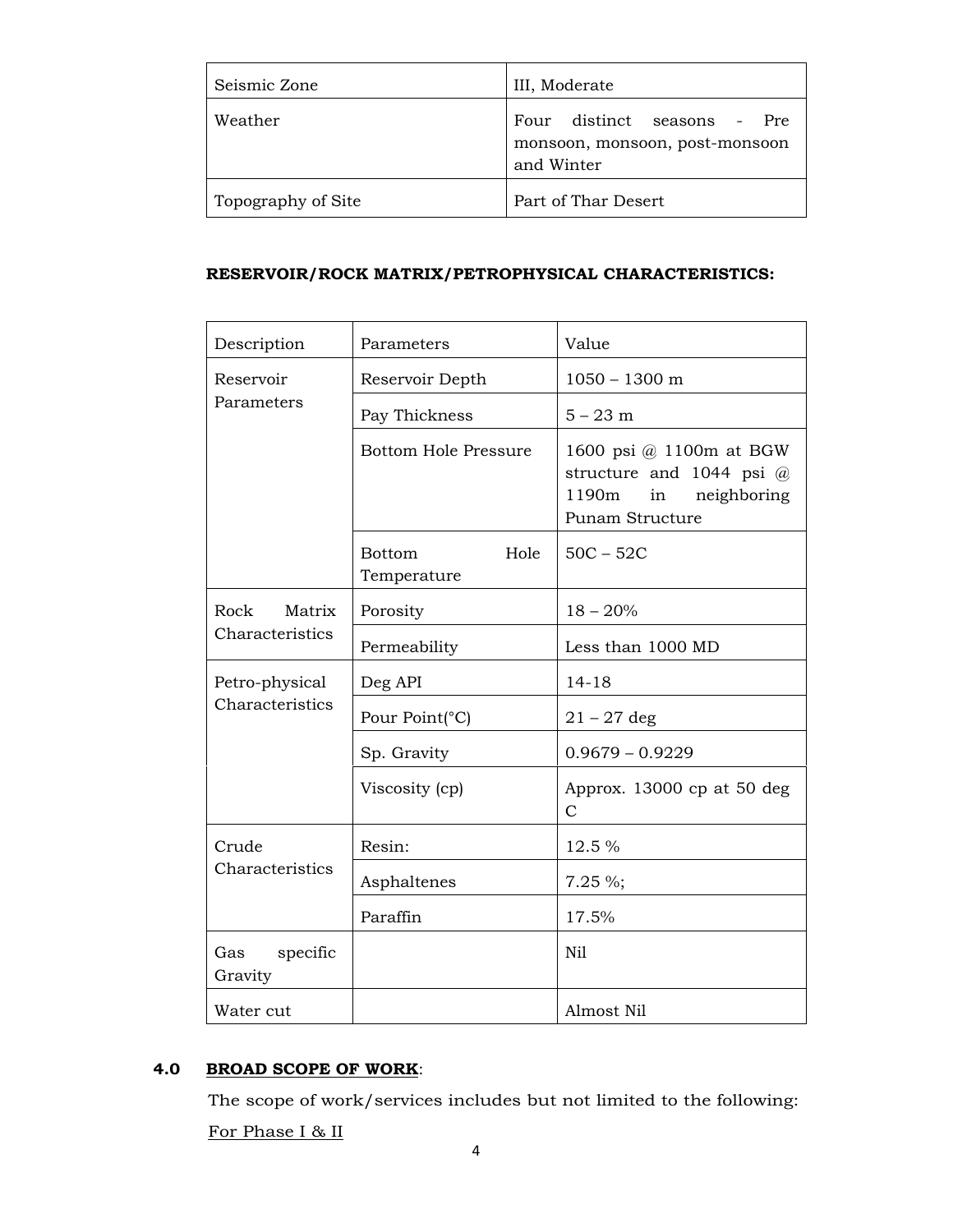- Analyze the properties of heavy crude oil.
- To assess existing production infrastructure of the fields.
- Suggesting the technology for surface production facility for flow assurance of such heavy crude oil at the surface.
- Suggesting the design of the flowlines from existing and upcoming wells to the proposed surface facility.
- Focusing on the cost reduction, fuel efficient systems while designing the surface facility
- Option of induction of Solar energy for processing of heavy crude oil
- Developing a strategy for further development of the fields based on the existing and future wells.
- Preparation of scope of work for Surface Facility including mechanical, electrical, instrumentation, firefighting and best HSE practices.
- Application of Best HSE practices in upstream oil and gas industry as per the law of the land.
- Finalization of conceptual scheme (approval from OIL) and a design basis meeting sub surface requirements of the pilot.
- Preparation of PFD, preliminary heat & material balance, SLD, preliminary plot plan, control and safeguarding philosophy, operating & maintenance philosophy, material specification is to be developed by the service provider. Process Data Sheet of all long lead items are also to be developed by service provider.
- The service provider will assist company in evaluation of EPC selection including technical clarification, technical bid evaluation, finalizing technical recommendation for EPC selection.

# **5.0 DESIGN BASIS**

The entire plant will be modular in structure both in terms of layout and operation to the extent possible.

### **a) Properties of Heavy crude oil:**

# **As provided above in Petrophysical parameters**

#### **b) Design Capacity:**

Heavy oil production: 1000 Bbls/Day with provision for expansion.

Natural gas production: NIL.

Formation water: Vary from well to well.

# **c) Wells and production at well site set up:**

Presently 8 numbers of heavy oil wells are under production and production is around 150 Bbls/Day. These wells are produced by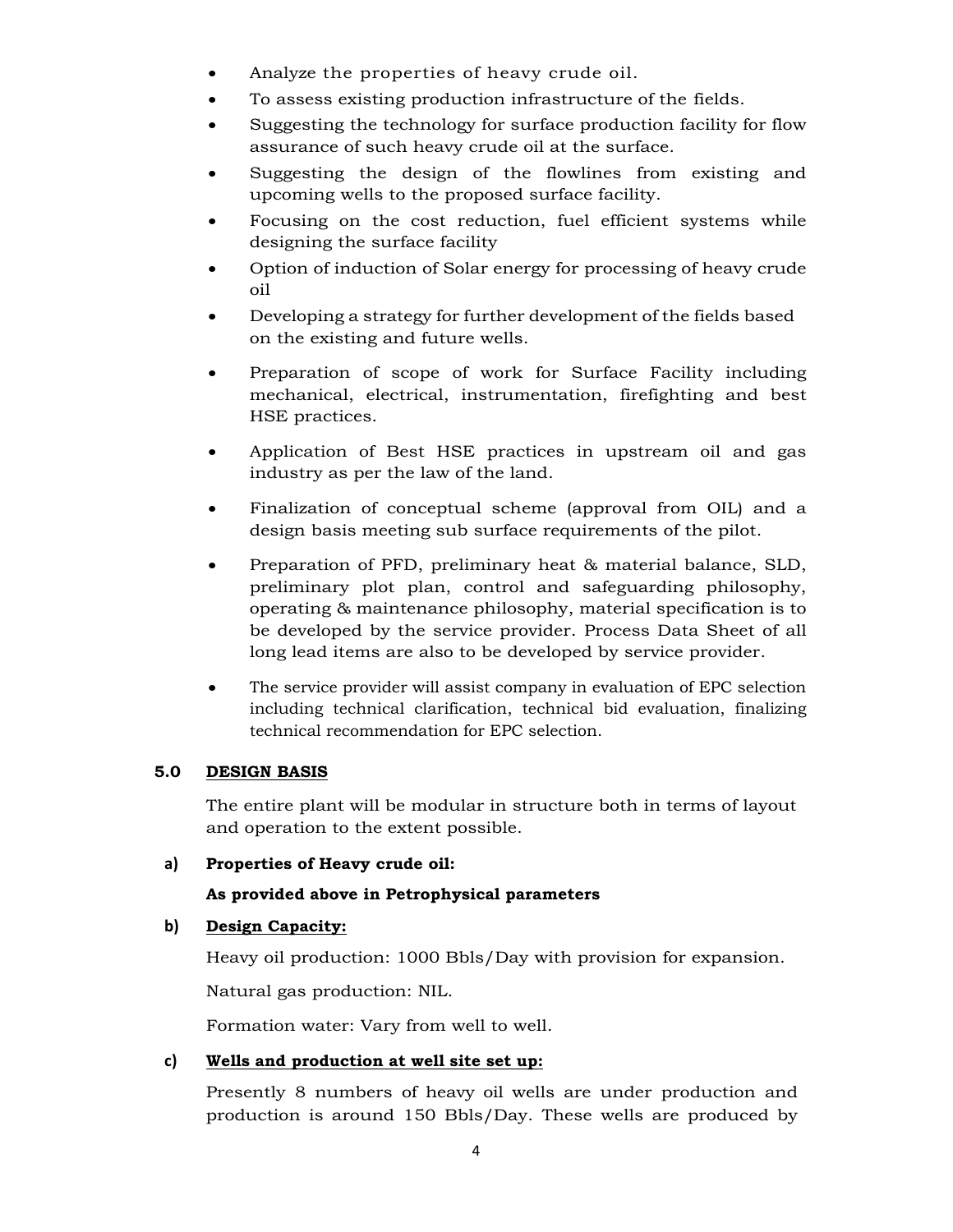using Sucker Rod Pump (SRP) at the well site and production is collected at well site tank and loaded in the tankers using high pressure steam for flowability at well site. There is no separation facility available due to flow assurance problem of the crude.

Another 14 wells are being planned to be drilled in and around existing structure and production is expected to be around 1000 Bbbl/Day. All these wells will be produced using artificial lift like Sucker Rod Pump (SRP), Progressive Cavity Pump (PCP) along with Electric Downhole Heater (EDH)However, number of well to be connected to the facility for production will be in phases and shall be decided by OIL.

- **6.0** Service Provider/ Contractor/ Vendor will demonstrate their experience and capability against this EOI.
	- Service Provider/ Contractor/ Vendor/ Company will provide the following Information:
	- Details of Service Provider/ Contractor/ Vendor's Company

Incorporation along with Date and Place of Incorporation.

- Contact Details
	- $\triangleright$  Name of concerned person
	- $\triangleright$  Designation
	- $\triangleright$  Telephone number
	- $\triangleright$  Mobile number
	- $\triangleright$  Fax number
	- $\blacktriangleright$  Address e-mail
- If a Joint Venture/Consortium is proposed, Name, Address, Phone, E-mail of all Joint Venture partners /consortium members.

#### **7.0 GENERAL NOTES**:

- i. All documents submitted along with the EOI should be clear & legible.
- ii. The EOI is liable to be ignored in case of submission of any misleading / false representation by the Service Provider/ Contractor/ Vendor/ Company.
- iii. OIL INDIA LIMITED reserves the right to ignore any or all EOIs and also to curtail/ enhance the scope of work stated above, if required, without assigning any reason thereof.
- iv. This EOI is non-binding in nature and submission of information should not be considered as shortlisting / selection for company in any subsequent RFP/ Tender/ Bid process that may be undertaken in future.
- v. OIL reserves the right to terminate the EOI process at any point of time without assigning reason.
- vi. No participant shall contact OIL on any matter relating to the EOI after the last date of submission of EOI unless requested for so in writing. Any effort by the service provider to influence OIL in the decision making in respect of EOI will result in the rejection of that service provider.